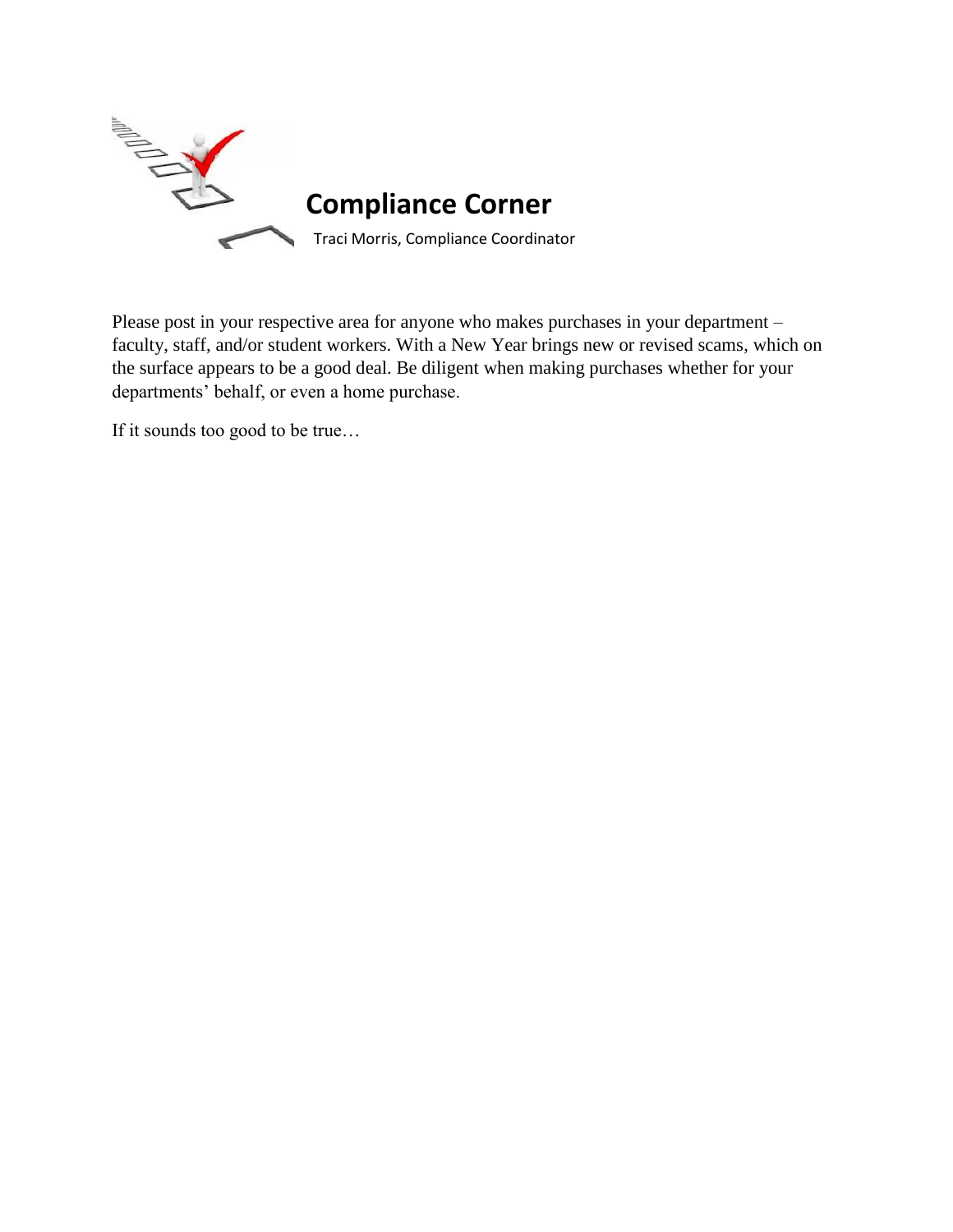



## (U//FOUO) **SCAM TARGETING U.S. COLLEGES & UNIVERSITIES**

## *Handling Caveat:*

In general, information marked FOUO shall not be disclosed to anybody except Government (Federal, *State, tribal, or local) employees and contractors with a need to know. Exceptions to this rule may be authorized by the originating office or its successor in function.*

(U//FOUO) The FBI is investigating an ongoing fraud scheme, likely originating in Nigeria, wherein unidentified subjects (Unsubs) purporting to be employees of U.S. universities fraudulently purchase items for resale or other unknown uses. Impersonated universities include a number of major universities throughout the country, with some receiving hundreds of notifications from defrauded companies.

While the merchandise ordered varies, the scheme generally follows the same pattern. First, the Unsubs set up a domain name which resembles the email address of an actual university. These domain names will generally have a .org or .com suffix rather than .edu. The Unsubs then contact retailers purporting to represent a university. The Unsubs request quotes for merchandise and send the retailer a credit application including legitimate information about the university they are fraudulently representing. Retailers are then sent fabricated purchase orders, with a "ship to" address that is different from the university's actual address. The purchase orders typically incorporate the university logo, the correct billing address, and tax exempt documentation. The emails often include the name of an actual university employee; however, the telephone numbers and email addresses provided are controlled by the Unsubs.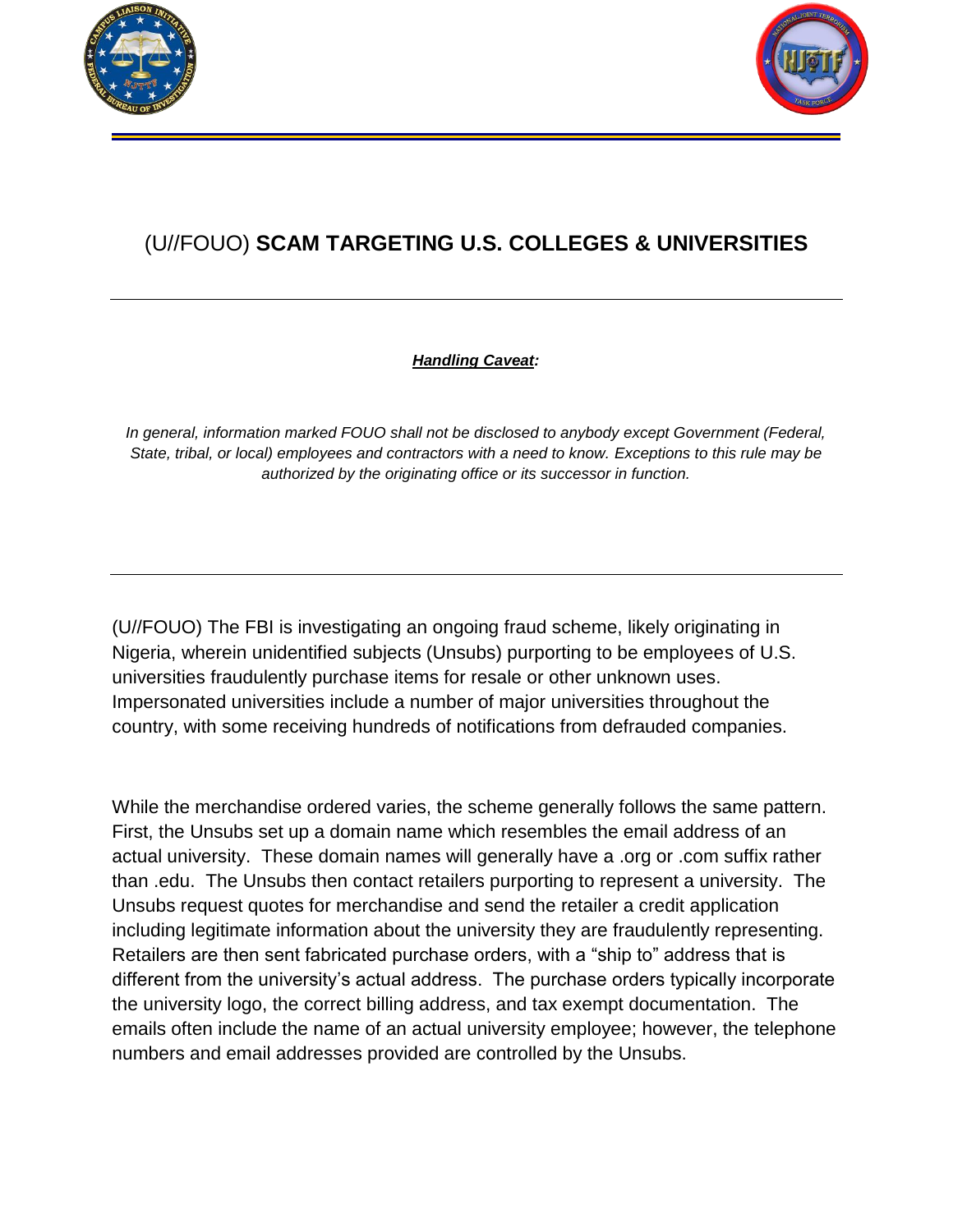The fraudulent purchase orders direct the merchandise to be sent to an address ostensibly associated with the university, often identified as an R&D facility. However, the addresses are generally for a shipping company, storage facility or residence. Storage units in multiple states have been established by the Unsubs in order to receive the merchandise. The Unsubs provide fabricated client information to these storage facilities and any fees are generally paid with stolen credit cards. The individuals receiving the merchandise often do so for a person they meet online, typically at a dating site or in response to a "work from home" advertisement. Once an order is placed, the Unsubs generally request tracking information for the packages to follow them to delivery. The Unsubs will contact the shipping company, individual, or storage facility receiving the goods to notify them when to expect the delivery. The Unsubs will subsequently provide them with directions for pick up by a third party carrier. Following pick up by the third party carrier, the packages are sent overseas, most often to Nigeria.

The items targeted by the Unsubs include a wide range of items. Fraudulently acquired items fall generally into two categories: electronics and laboratory/medical items. Electronics include hard drives, laptops, routers, cameras, video equipment, printer cartridges and supplies. Laboratory/medical items include bulk quantities of chemicals, multi-gas detectors, laboratory scales, magnetometers, centrifuges, incubators, and medical imaging equipment.

The universities whose identities have been co-opted have had some success getting the domain providers to repossess the bogus domain name established by the Unsubs. However, a new variation of their domain name is quickly established by the Unsubs after closing the original.

Investigations have been initiated and coordinated by several FBI field offices. In terms of financial fraud, the reported dollar loss for items shipped is in excess of \$5 million. A number of shipments have been recovered.

Attempts to fraudulently use a university's identity as part of this scheme should be directed to your Campus Liaison representative with the FBI. Copies of the fabricated purchase orders and invoices generated should be obtained for the fraudulent orders and provided to the FBI. In cases where victim companies report the shipment of goods